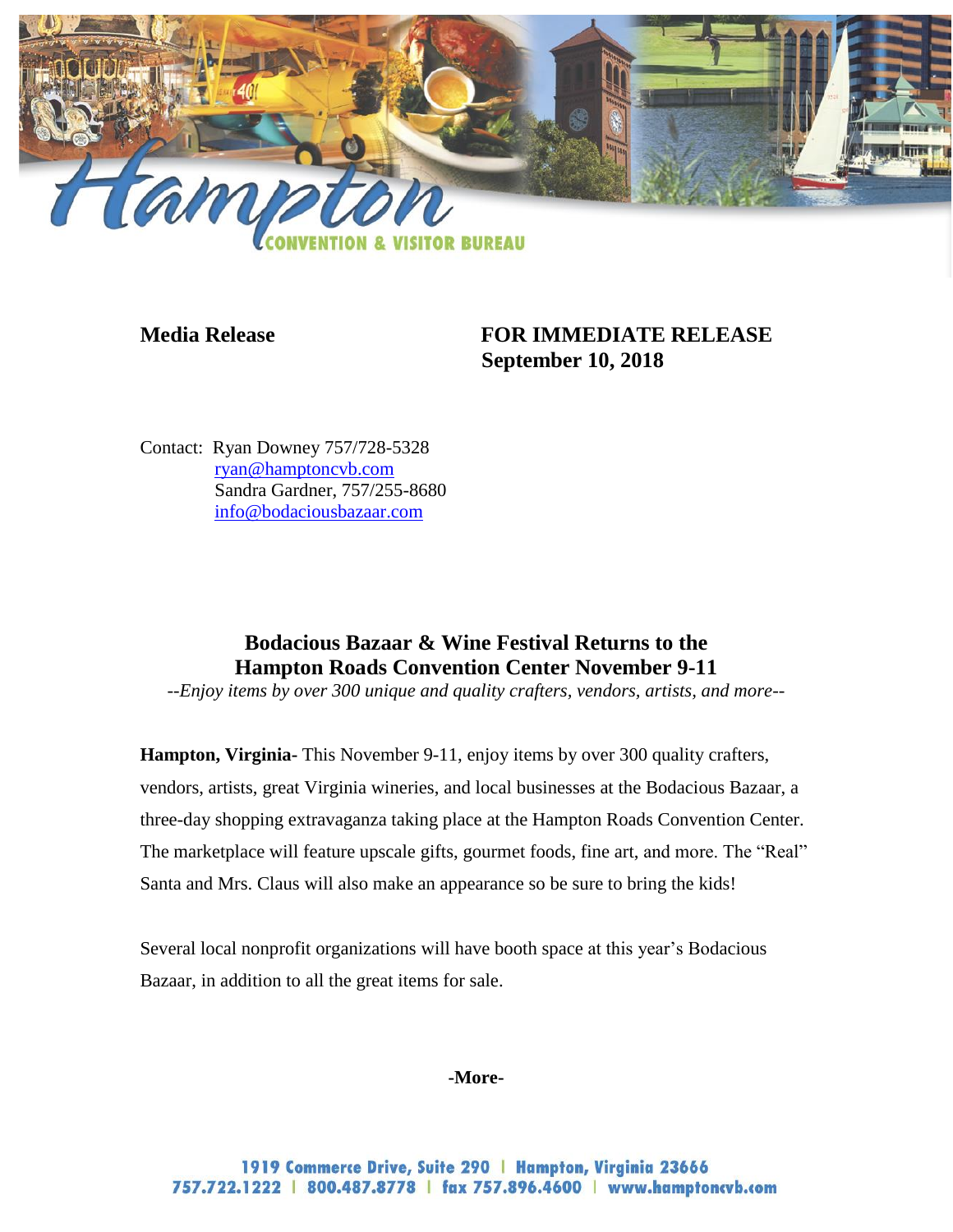### **Bodacious Bazaar & Wine Festival Returns to the Hampton Roads Convention Center November 9-11- Page 2**

Those looking for free admission into the Bodacious Bazaar should make donations at the American Red Cross in the seven cities (beginning November 4) or onsite at the blood mobile. Anyone making a donation will receive a complimentary three-day admission pass.

For more information on the Bodacious Bazaar, check out [www.bodaciousbazaar.com.](http://www.bodaciousbazaar.com/)

### **Bodacious Bazaar**

Friday, November 9- 10:00 a.m. – 7:00 p.m. Saturday, November 10- 10:00 a.m. – 7:00 p.m. Sunday, November 11- 10:00 a.m. – 6:00 p.m.

### **Cost**

\$10 Adults TWO DAYS \$7.00 Adults ONE DAY \$4 Children 12 years-old and under Children in strollers are free

*\*Tickets are available for purchase at the door at the Hampton Roads Convention Center that weekend or in advance at Countryside Gardens (220 E Mercury Boulevard, Hampton, VA 23669), Anderson's Home & Garden Showplace (11250 Jefferson Ave, NN, VA 23601), and Lucky Junque (7787 Richmond Road, Toano, VA 23168). Off-site ticket sales are for \$10 Adult Two Day Tickets only. Pre-sale tickets go on sale October 1. You can also purchase tickets online at [www.covatix.com.](http://www.covatix.com/)* 

Hampton Roads Convention Center 1610 Coliseum Drive Hampton, VA 23666 757/727-8311 (for general info)

**-More-**